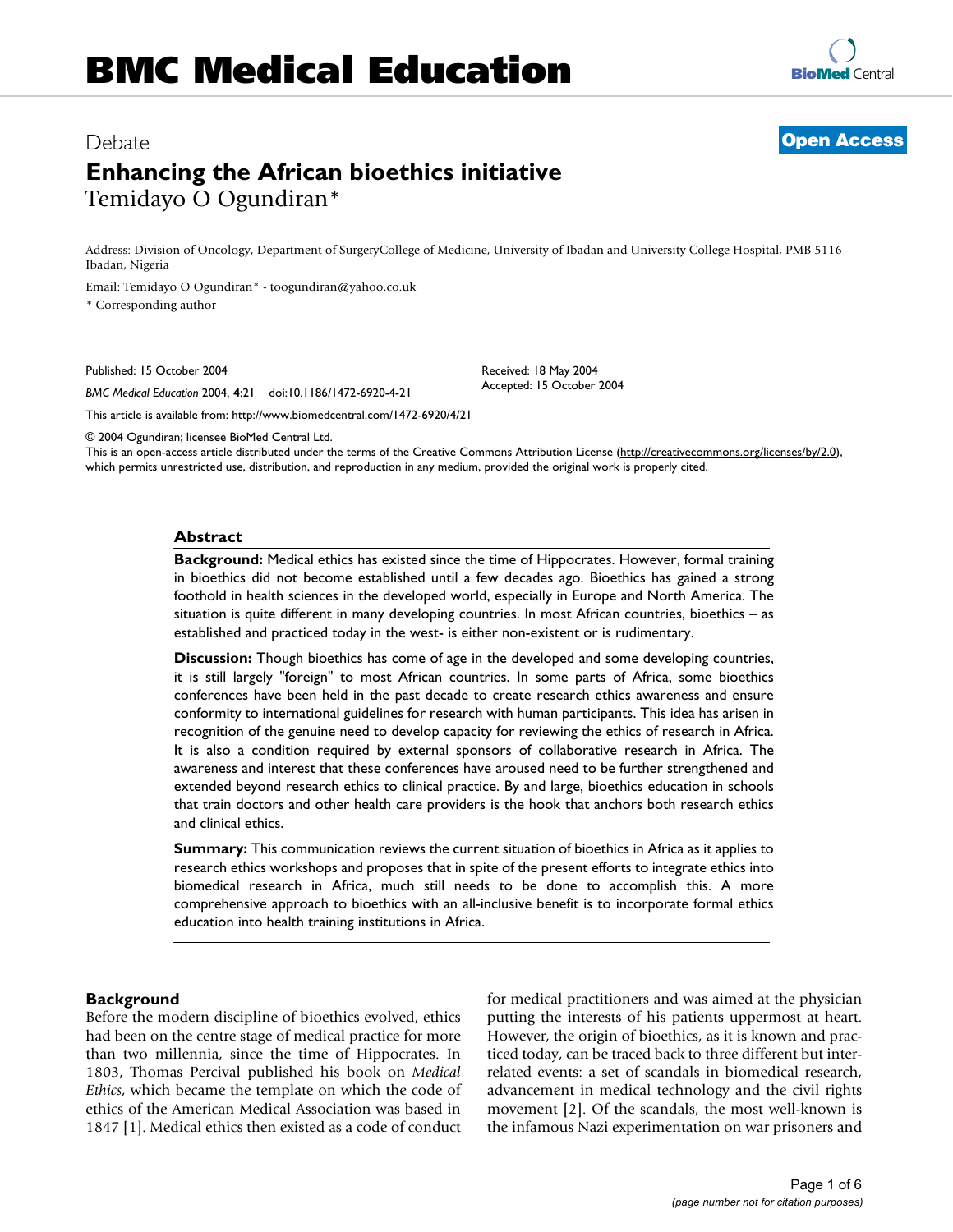the subsequent Nuremberg trials of the 1940s. As a result of this and other scandals that trailed the medical profession subsequent to Nuremberg, various codes, declarations, guidelines, policies and documents came into existence and became widely applied to research with human subjects and to health care practice as a whole. The scandals and the events thereafter led to three developments. First, physicians became more sensitive to the ethics of the profession. Medicine is a moral discipline but the indirect method of achieving moral acculturation would no longer be sufficient to equip the physician to meet the ethical challenges of modern day biomedical practice. The need for formal education in medical ethics was thus acknowledged. Second, society became sensitized to the necessity of becoming involved in the decisions which ultimately affect their health and liberty. This signaled the decline of paternalism and the rise of liberalism, individual rights and autonomy in medical practice. Third, the coming of other professionals from different disciplines like social sciences, humanities and the law into what had hitherto been the exclusive domain of medical professionals led to the "socialization" of biomedical science, which further spurred on the bioethics movement.

The scope of bioethics has continued to expand in response to changes in societal dynamics, medical technology and health care practices. Perhaps more because of its antecedents than for want of content, most of the discourse and writings in the early days of bioethics centred on issues of patient-physician relationship, respect for person, best interest of the patient, and justice in health care delivery. Today, traditional bioethics discussions and literature are changing as new ethical concerns evolve around dilemmas posed by new technology on the subjects of end of life issues, organ donation, human reproduction and human genomics. Moreover, the bioethics agenda has expanded to include the subjects of resource allocation, organizational ethics and public health ethics, among others.

Bioethics in its present form is rooted in and largely dominated by western culture. The tempo and content of bioethics discourse are largely influenced by the technological creations of the developed world. However, ethics is not exclusively the domain of the west. Core ethical values are essentially the same for all human communities leaving aside each community's customs, culture and preferences [3]. According to Potter, bioethics is "the application of ethics to all of life" [4]. In the globalization of bioethics, different cultural, ethnic and religious perspectives are given a voice. Though bioethics has come of age in the developed and some developing countries, it is still largely "foreign" to most African countries. It is time Africa joined the bioethics bandwagon. Its relevance and applications to science and research are vital and should not be overlooked. The call of this paper therefore, is for bioethics to be integrated as a required component of medical education curriculum in Africa.

## **Discussion**

### *Research ethics*

In the bioethics literature, bioethical discourse and arguments have been most prominent and intense concerning research involving human participants. One major achievement in this regard is the creation of an oversight body that sees to the proper design and conduct of research that conforms to generally acceptable and established ethical guidelines. There resides in this body the duty of ensuring that research sponsors and investigators abide by established conventions for carrying out clinical research. They also perform the role of assuring the safety of research participants and ensuring that participants (and/or society) benefit from the outcome of research. The relevance of this body to modern day health care and research is partly exemplified in the absence of any major scandals in the form and magnitude of those already recorded in history. The establishment of research ethics boards has not solved all the ethical problems of biomedical research though. There is still a lot to do to re-structure, re-empower and re-position the board to match the complexities of the present-day technology-driven medical research and practice.

#### *Current efforts in Africa*

Various bodies within and outside Africa have pioneered the movement towards ensuring that medical research in Africa conforms to international ethical guidelines. This is the aspect of bioethics that is most visible in Africa and has been anchored partly by the Pan African Bioethics Initiative (PABIN), a pan-African organization that was established in 2001 to foster the development of bioethics in Africa with a particular focus on research ethics (5). This idea has arisen in recognition of the genuine need to develop capacity for reviewing the ethics of research in Africa. It is also a condition required by external sponsors of collaborative research in Africa. Ethics workshops and conferences have been held in different parts of Africa, including Tanzania [6], Zambia [7], South Africa [8], Ethiopia [9], Cameroon [10] and Nigeria [11,12]. Moreover, some institutions and research centres have established research ethics review committees and some members of these committees have attended training workshops on research ethics.

While the present efforts and achievements are commendable, much still needs to be done for the effects to filter through to the grassroots, which is the main arena of research activities and where the burdens of research are most felt. I say this for the following reasons. First, the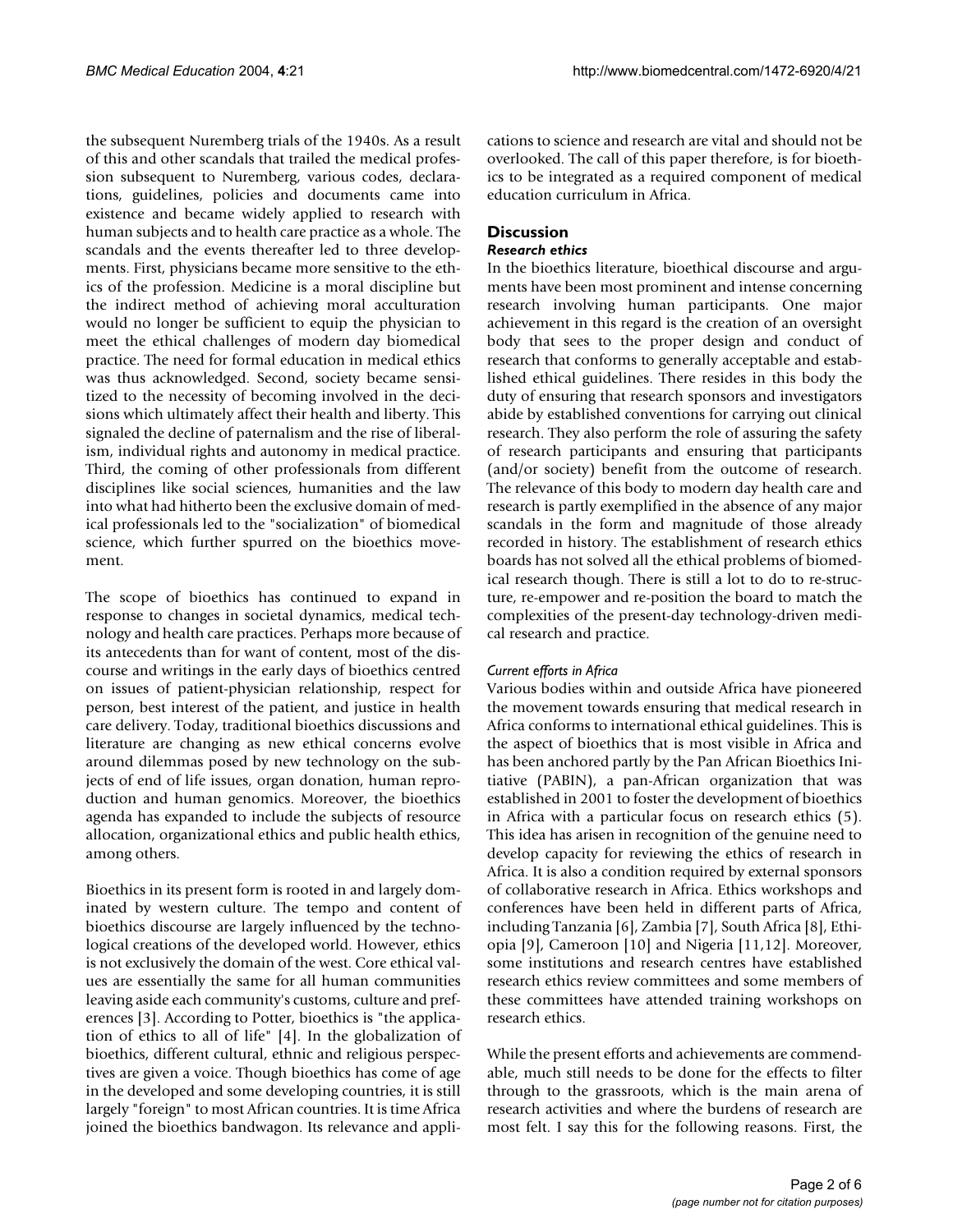present efforts are still limited in extent and effect. Hitherto, most of the conferences have taken place in two or three geographical zones of the continent and have been limited to a few days of activities. Of course, the interests and motives of the sponsoring agencies together with the presence on the ground of those who are available to organize the conference locally determine where, when, for how long and the number of participants in the workshop. There is thus restriction on the number of researchers who can attend the conferences from all over Africa and on the amount of knowledge that can be imbibed in those few days. The consequence is that the same few people attend the conferences most of the time. These attendees from a few centres might not be able to change unethical research practices in their countries. Attempts by these few to train their colleagues locally are often constrained by lack of funds.

Second, absence of national directories of research activities in most African countries makes the magnitude of biomedical and social sciences research in Africa to be underestimated. For example in Nigeria, five categories of research and researchers are easily identifiable. Individual or institution-supported research is done by students, clinicians (including resident doctors) and other scientists. This category constitutes a significant proportion of research in tertiary academic and health institutions. Industry-sponsored research is undertaken by researchers for pharmaceutical companies to promote new or old drugs. Such research protocol may be indigenously developed or be a part of multicentre trials. In most instances, these companies do not go through the institutions where the researchers are based, but deal directly with individual researchers, who may or may not subject the research protocol to an ethics board review. Collaborative research with colleagues from the developed countries is often externally funded. It includes hospital and communitybased trials and mostly involves experimenting with drugs or vaccines. Of particular ethical concern in collaborative research is the fact that external sponsors may differ in their motives for conducting research and there may be limited applicability of research benefits to the country or local community [13]. Moreover, the clinician/researcher and/or institutions are themselves vulnerable to funding pressures. Another category of research is that which occurs through indigenous government-funded agencies. An example of such an agency is the National Institute for Medical Research, which has been carrying out research in Nigeria for more than thirty years on parasitic, infective and non-infective diseases. Non-Governmental Organizations (NGOs) are also involved to variable extents in both clinic and community-based research.

Third, a majority of Africa's research participants are highly vulnerable given their low level of formal education and the political, social and economic milieu in which they live. The fourth reason is that Africa is a pluralistic society with diverse peoples and cultures. While general guidelines may apply in most cases, in some the peculiarities of each ethnic and cultural group will significantly affect what research is done and how it is done in those communities. Lastly, not every research centre has established an ethics review process. Where already established, most of the ethics review committees are grossly underfunded and unequipped for their duties.

#### *Clinical ethics*

This is the branch of bioethics that addresses ethical conflicts that arise in daily clinical practice in health care institutions, through the establishment of hospital ethics committees and ethics consultation services. Fletcher and Siegler define ethics consultation "as a service provided by an individual consultant, team or committee to address the ethical issues involved in a specific clinical case. Its central purpose is to improve the process and outcomes of patents' care by helping to identify, analyze, and resolve ethical problems" [14]. An ethics consultation service also responds to conflicts that arise from technological improvements in medical care and the increasing pressure to meet a perceived standard of care [15]. Clinical ethics is also concerned with organizational ethics and networks and the implications of health care policy at the bedside. Although there are contrasting views about the presence of ethics consultants at the bedside, hospital ethics committees are now available in most hospitals in North America and Europe, providing services to patients, families, staff and the entire hospital organization.

Do we need the services of hospital ethics committees or consultants in African hospitals or at the bedside? That may not be the point presently. However, clinical ethics is neither about committees and consultations, nor about technology and end-of-life issues alone. Common sense and intuition are insufficient to address all ethical issues that arise in patients' care. The well-intentioned clinical decisions and judgments of yesterday may turn out to be unsound in the searchlight of today's ethical scrutiny. Although core moral virtues have generally guided medical practice in Africa as elsewhere, there is the increasing need to apply both cognitive and behavioural ethical values to everyday decision making at the bedside by the physician as well as other health-care professionals [16]. Perhaps ethical concerns have unwittingly been unrecognized, downplayed or overlooked by health care professionals. The management of chronic diseases like HIV/ AIDS and cancer, the incidences of which are on the increase, has attendant ethical implications about care, cost and consequences on patients' personality, values and families. Besides, Africa will someday cross the technological divide that will make resolution of ensuing eth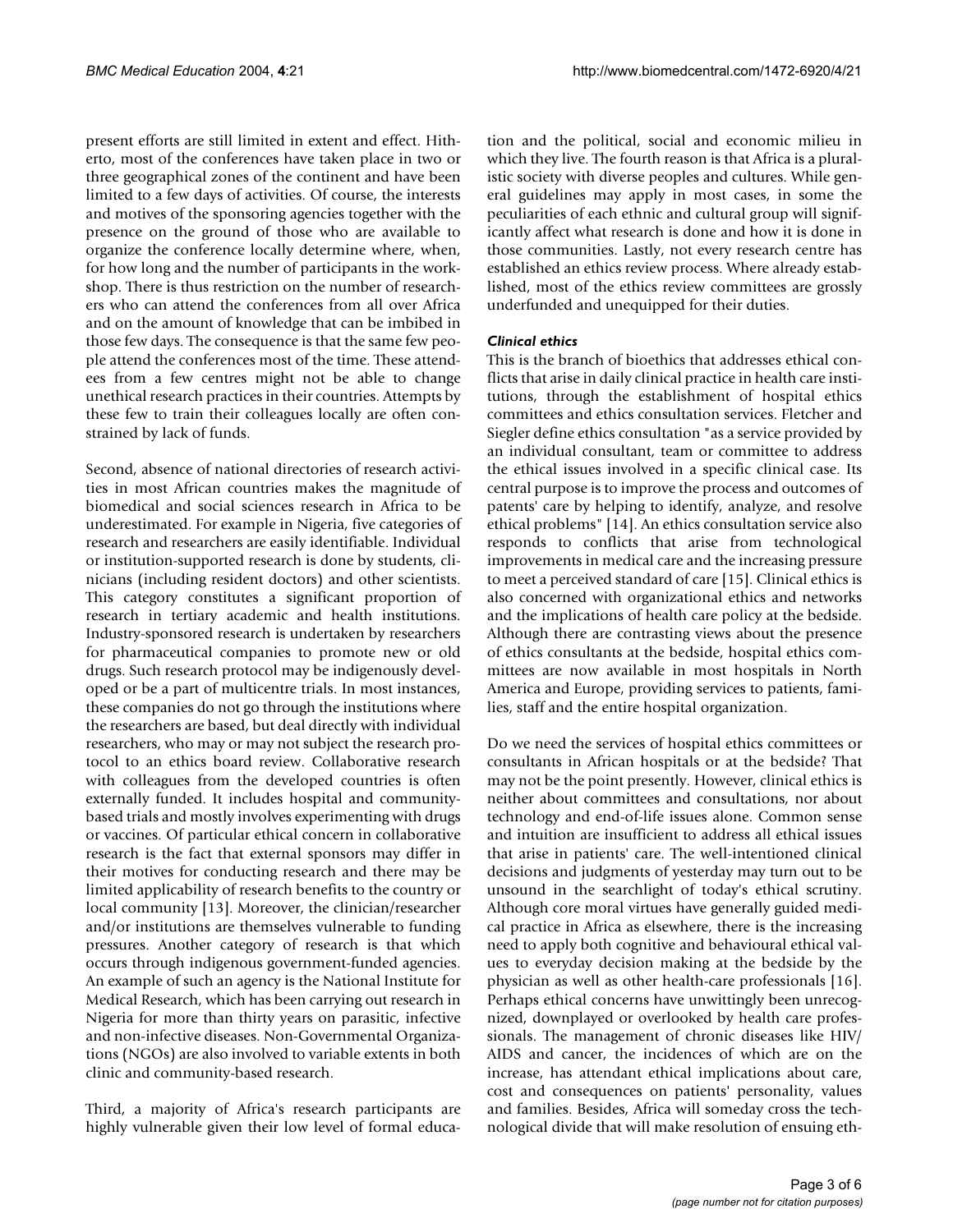ical issues urgent, which health care providers will no longer be able to ignore. The societies are becoming more enlightened and it may be sooner than anticipated when physicians and other health care workers begin to grapple with some ethical challenges for which they are ill-prepared.

It is not here suggested that next on the agenda of health care in Africa is to devote attention and resources to training bioethics consultants for the bedside. Most people in Africa still do not have access to qualified health personnel and reasonable health care. The point is that deliberate efforts should be made to train present and future health care providers to be aware of the core moral virtues required of them in their duties to patients; and be sensitive to the ethical values of their patients, their families and the society.

#### *Ethics education*

In the developed world education in ethics is no longer a "hidden curriculum" [17] that is passively passed to medical students during their training. It has become an "open" subject that is actively taught, not only in medical schools, but also in institutions that train other categories of health care workers. It has also become a required module in the training of resident doctors in most countries where bioethics is well grounded. Ethics education is aimed at teaching the cognitive and behavioural aspects of ethics for the purpose of improving the quality of care in terms of both the process and outcome of care. It enhances the student's ability to integrate the technical and moral components of the decision making process in clinical practice [16]. It also prepares the recipients to meet with ethical challenges of clinical practice and biomedical research. The pedagogic formats used include didactic teaching, clinical case studies, small-group discussion of ethical issues, and ethics rounds or grand rounds. A survey of medical graduates in the United States who had received ethics teaching while at medical school revealed that they were better suited to confront ethical issues in their practice and favoured continuation and expansion of ethics teaching in medical schools [18]. Other reports from both developed and developing countries that evaluated medical ethics programmes among medical students attest to the positive impact it has on their appreciation of ethical issues in clinical practice and the way they resolve them [19-22].

It is now time for Africa to join the rest of the world by introducing ethics education into the curricula of all medical schools where it is not presently taught. This is where the future of bioethics and health care delivery and research in Africa lies. Apart from some countries in the southern and eastern part of Africa and a handful of universities in other parts of Africa, there is no formal ethics

education in most of Africa's medical schools. Ethics education to medical students is a necessary and required commitment to accomplishing an all-round training of the doctor whose decisions are both technical and moral. Much attention has wholly focused on the technical aspect of medical education, leaving the student to develop his or her moral attitudes passively through observation and intuition. Formal ethics teaching aims at equipping students with a common framework on which to reconcile patients' medical needs with their values, perceptions, situations and beliefs [16]; and may be a process towards achieving the hitherto elusive regulation of medical practice in most of these developing countries.

Pertinent to any discussion about teaching bioethics in Africa is the issue of shortage of trained bioethicists to fill the vacancies that would be created in academic institutions in many African countries. Apart from South Africa and a few others, most countries in Africa lack the requisite bioethics manpower that would be needed in the medical schools. Even in institutions where bioethics is already part of the medical curriculum, it is unlikely that there are enough bioethics teachers. It is in this regard that the efforts of international agencies that fund training of developing world bioethicists are noteworthy. Those Africans who have undergone bioethics training in the developed world and have become pioneers in their institutions have an awesome responsibility of establishing credible training agenda for their countries. They are also well positioned to directly seek funding for such home-based programmes from international sponsors. At the beginning, such scholars may encounter some crisis of identity and acceptance within the established academic system. However, such difficulties would fizzle out as they persist in highlighting and proffering solutions to the myriad of contemporary ethical problems within the system and the society. The initial difficulty of publishing their works in established western bioethics literature can be overcome by patronizing local or regional journals that target the primary audience for which their work is meant and open access journals that reach far and wide. Moreover, most bioethics literature consists of commentaries, observations, personal opinions and philosophical reasonings. As African boethicists embark on qualitative research to highlight ethical issues in Africa and provide quantitative data to fill the gap and provide information which are frequently lacking in most western bioethics journals, access to western dominated journals would be enhanced.

In an editorial published in a recent issue of *Bioethics*, Chadwick and Schuklenk question the altruism behind training developing world bioethicists in the west and warn against bioethics colonialism. They opine that graduates of such programmes are subjected to western ethical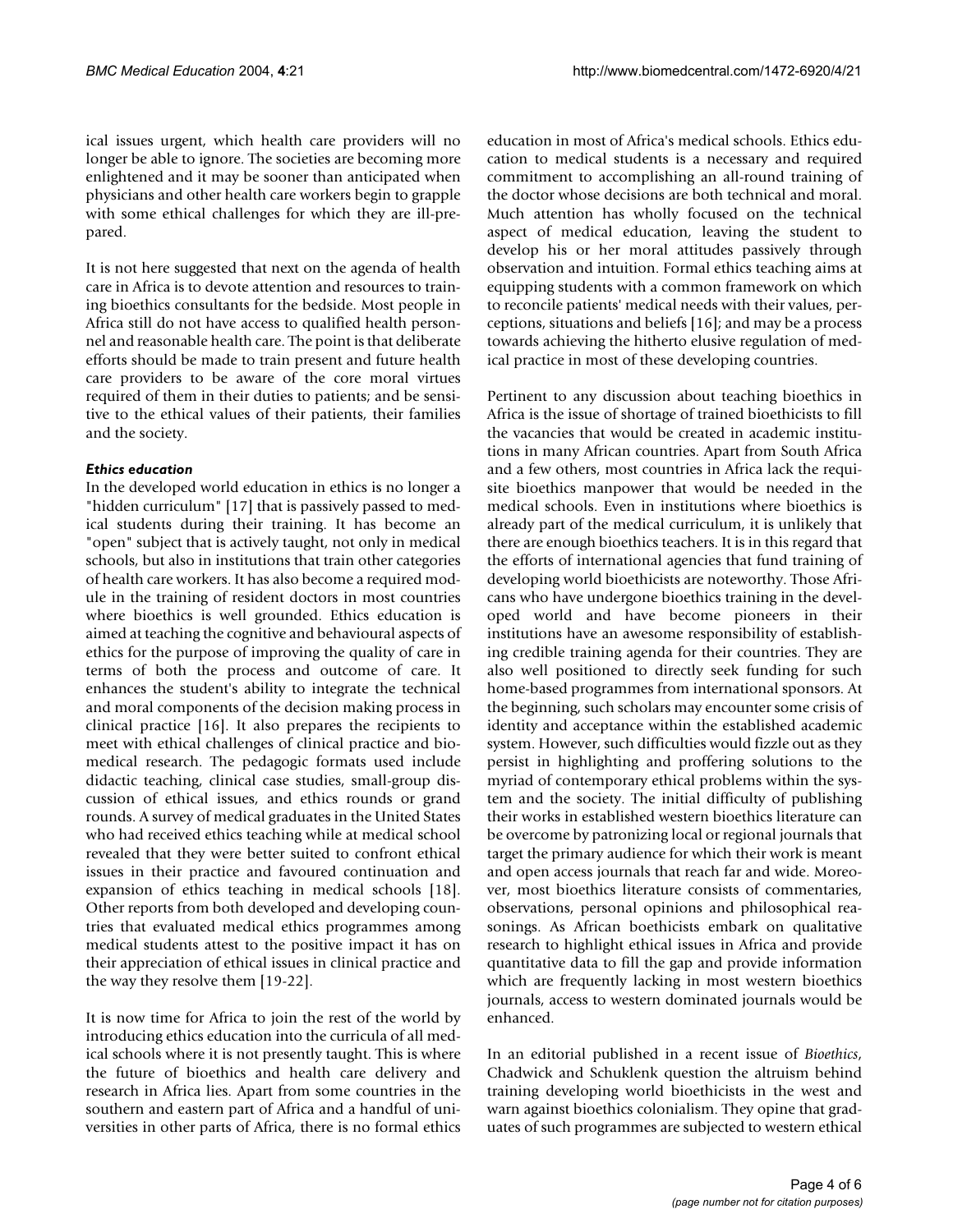views and ideologies and that the developing world is not funded to develop bioethics capacity based on its own thinking [23]. While I agree with and advocate the principle that more funding should be channeled into establishing bioethics training programmes for Africa, in Africa and by Africans, as is being presently done in South Africa, I do not support the notion that those who have received bioethics training abroad are necessarily placed at the mercy of their trainers to the point of becoming their stooges and hangers-on. Though schooled in the western bioethics tradition I am of the opinion that such trainees have been given the necessary training to critically analyze ethical issues and formulate bioethical frameworks from an African perspective. Their immediate post-training thinking which appears to be shaped by western sentiments would become more and more Afro-centric as they begin to identify, appreciate and explore the hitherto unexplored and emerging ethical issues in their jurisdiction. Rather than retreiting and reinforcing western notions, there are enough ethical issues in the developing world to which such trainees could direct their searchlight and scholarship.

#### **Summary**

In the light of the foregoing, it is imperative that African bioethics must evolve which should take cognizance of its unique needs and circumstances and which, though amenable to improvement as a result of continuing interactions with other cultures and values, yet is not overshadowed by those influences. The need for the individual clinician/researcher to be committed to upholding high ethical standards and principles that respect the social, cultural, economic, educational and religious values of the people can not be over-emphasized. More efforts are required towards increasing continent-wide awareness about ethical issues in biomedical practice and research through ethics conferences, workshops, national bioethics conferences, the public media and Non-Governmental Organisations (NGOs). Countries where bioethics presence is fairly strong should assist neighboring countries to establish a presence, especially in organizing ethics review committees at research centres and institutions. Within countries, the possibility of joint or regional ethics review committees should be explored.

Continuing and expanded support from the international bioethics community is required now more than before, to develop capacity for training of academic faculty, clinicians, researchers, government health ministry officials, NGOs, and the media in bioethics. The initiatives of the National Institute of Health of the United States to provide training grants for bioethics programmes within and outside Africa and the support of other institutions and bodies like the Wellcome Trust, African Malaria Network Trust (AMANET) and European Forum for Good Clinical

Practice (EFGCP) among others, to the course of bioethics in Africa are noteworthy. Their support for bioethics capacity building programmes should not be limited to one or two sub-regions but to the whole continent. Further sponsorship should be provided for academic institutions within Africa to establish more short- and long-term training programmes at sub-regional levels. More importantly, these institutions should support the movement towards formal incorporation of bioethics into the curricula of medical schools and other health training institutions in Africa. The present and future needs for this in Africa are most apparent now. According to an African adage, the best time to plant a tree is twenty years ago, the next best time is now.

### **Competing Interests**

The author was a Fogarty Fellow (2003/2004) at the Joint Centre for Bioethics, University of Toronto 88, College Street, Toronto, Ontario, Canada M5G 1L4.

#### **Acknowledgement**

I am grateful to Drs Douglas Martin and Dena Taylor, both of the University of Toronto, Canada, for critically and helpfully commenting on the manuscript.

#### **References**

- Glenn McGee, Arthur Caplan L: **An introduction to bioethics.** In Bioethics for Beginners [http://bioethics.net/articles.php?view *Bioethics for Beginners* [[http://bioethics.net/articles.php?view](http://bioethics.net/articles.php?viewCat=3&articleId=1) [Cat=3&articleId=1](http://bioethics.net/articles.php?viewCat=3&articleId=1)].
- 2. Andre J: *Bioethics as Practice* The University of North Carolina Press;  $2002 - 7$
- 3. Tangwa GB: **[Globalisation or westernisation? Ethical concerns](http://www.ncbi.nlm.nih.gov/entrez/query.fcgi?cmd=Retrieve&db=PubMed&dopt=Abstract&list_uids=11657231) [in the whole bio-business.](http://www.ncbi.nlm.nih.gov/entrez/query.fcgi?cmd=Retrieve&db=PubMed&dopt=Abstract&list_uids=11657231)** *Bioethics* 1999, **13(3&4):**218-226.
- 4. Potter VR: **What does bioethics mean?** In *The AG Bioethics Forum* 1998, **8(1):**2-3.
- 5. Pan African Bioethics Initiative (PABIN): **Terms of Reference.** [[http://www.pabin.net/en/index.asp\]](http://www.pabin.net/en/index.asp).
- 6. **Seminar on the Ethical Review of Biomedical Research in African Countries, Arusha, Tanzania.** . 5 November 1999
- 7. **Workshop on Ethics Review Committees in Africa, Lusaka, Zambia.** . 29–31 January 2001
- 8. **An International Symposium on Good Ethical Practices in Health Research in Africa, Pan-African Bioethics Initiative Cape Town, South Africa.** . 23–24 February 2001
- 9. **An International Conference on Good Health Research Practices in Africa. In collaboration with UNDP/World Bank/WHO; Special Programme for Research & Training in Tropical Diseases (TDR/WHO); African Malaria Network Trust (AMANET); Department of Health and Human Services, USA; European Forum for Good Clinical Practice (EFGCP); Institut National de la Santé et de la Recherche Médicale (INSERM), France; and Glaxo Smith Kline (GSK-Belgium) Fondation Merieux. 28–30 April 2003 Addis Ababa, Ethiopia.** .
- 10. **AMANET training workshop on health research ethics in Africa.** Biotechnology Centre, University of Yaoundé I, Yaounde, Cameroon. 15–19 September 2003
- 11. **Workshop on Ethical Issues in Health Research in Abuja, Nigeria.** . 03–17 December 2001
- 12. **National Workshop on Ethical Issues in Health Research. Organized by the University of Ibadan, in collaboration with Aids Prevention Initiative Nigeria (Harvard School of Public Health) and Boston University, Harvard: Held at International Institute for Tropical Agriculture (IITA), Ibadan, Nigeria.** . 27 August – 01 September 2003